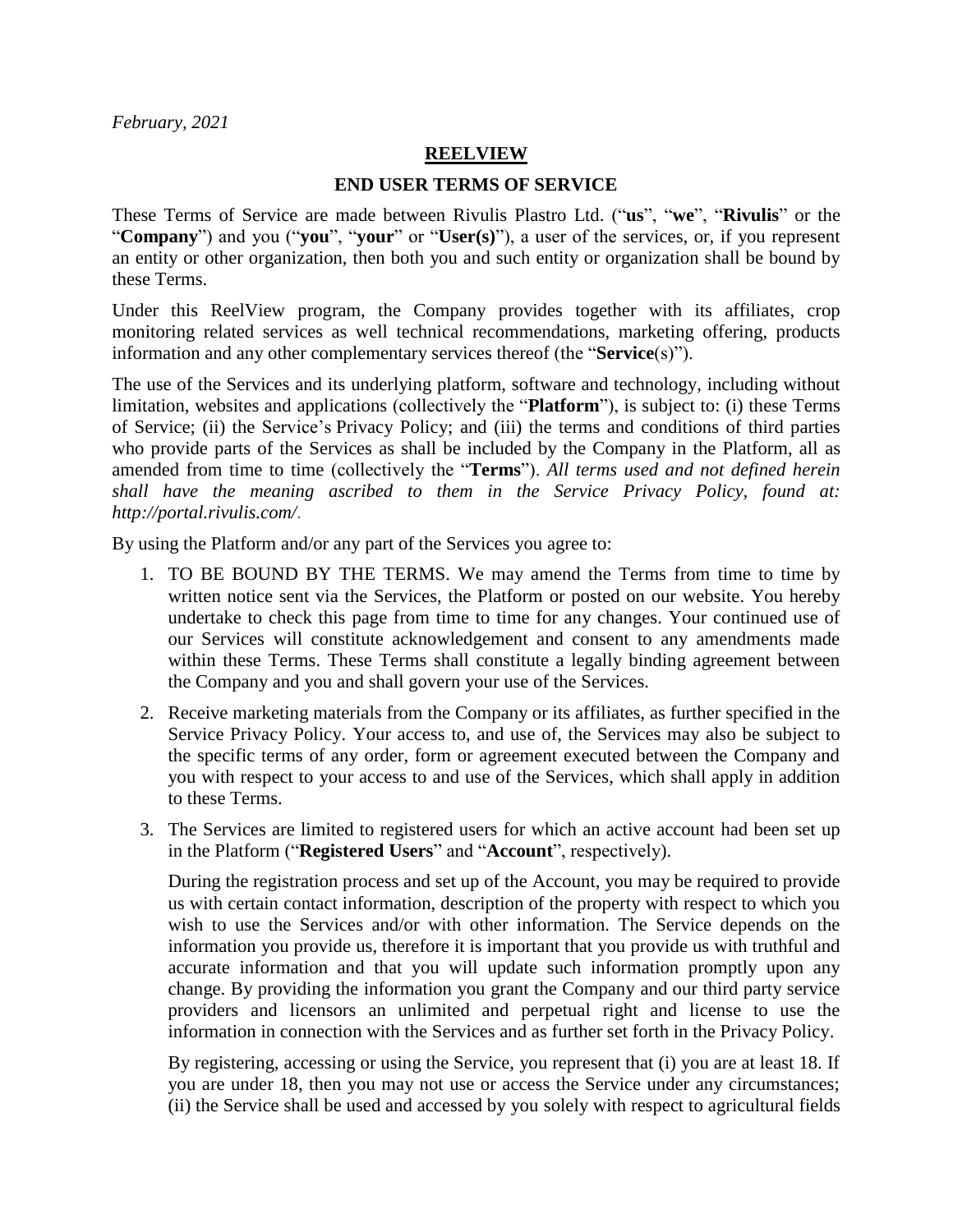either owned by you or lawfully leased by you ("**Your Property**"); (iii) the Service shall be used and accessed by you for lawful purposes solely and in accordance with these Terms and any other agreement between the Company and you with respect thereto.

The right to use the Services is only granted to Rivulis and Eurodrip customers.

- 4. You are solely responsible for your Account activity. We recommend that you always log-off from the Services when leaving your device unattended and not to share your Account details with any third party. The Service is personal and may only be used for your own benefit.
- 5. The Services are rendered to you free of charge. The Company reserves its right to apply fees on the Services or any part thereof, at any time, by placing a prior notification on the website and/or the Platform. In the event we will apply fees on the Services or any part thereof, we reserve the right to disconnect you from the Services or any part thereof in case of non-payment of such fees by you.
- 6. You are free to stop using and/or terminate your Account, at any time.
- 7. Registered Users are granted with a personal, limited, non-exclusive, non-transferable and non assignable right to access and use the Platform, subject to their full compliance with these Terms and any other agreement with the Company.
- 8. The Services may provide you with access to certain data, information, and other content, which may include or be based on data, information or content from third party providers (the "**Content**"), and as between the Company and you, all such content is owned by the Company and its third party service providers and licensors.
- <span id="page-1-0"></span>9. You may only access and use the Content as indicated and permitted through the Services, solely for your own internal business purposes in connection with your use of the Services, with respect to Your Property only, and subject to these Terms.

You will not, and will not permit anyone else, to: (a) alter, modify, reproduce, or create derivative works of the Services, their content and the Platform; (b) distribute, sell, resell, lend, loan, lease, license (or share your access rights to the Services), sublicense, transfer, copy, reproduce, reverse engineer any part of the Services and/or the content made available through the Services and the Platform, unless expressly permitted in a written agreement executed between the Company and you; (c) alter, obscure or remove any copyright, trademark or any other notices that are provided on or in connection with the Service and their content; (d) cause or aid in the cause of the destruction, manipulation, removal, disabling, or impairment of any portion of the Services and Platform, not to interfere with or disrupt the Services and Platform, not to hack, spam or phish us or other users, the Services and Platform; (e) post or place content on or via the Platform that encourages or may be considered as violence, abuse, harassment and/or hatful; (f) use the Platform or the Services in a manner intended to suppress information or engage in behavior that the disrupts users' experience on the Platform; (g) impersonate others, misleading, confusing, or deceiving others; and (h) use the Platform to promote your or other third parties' services and products, without the Company's prior written consent.

You agree to act within the bounds of common decency when using our Services and to comply with all applicable laws and regulation.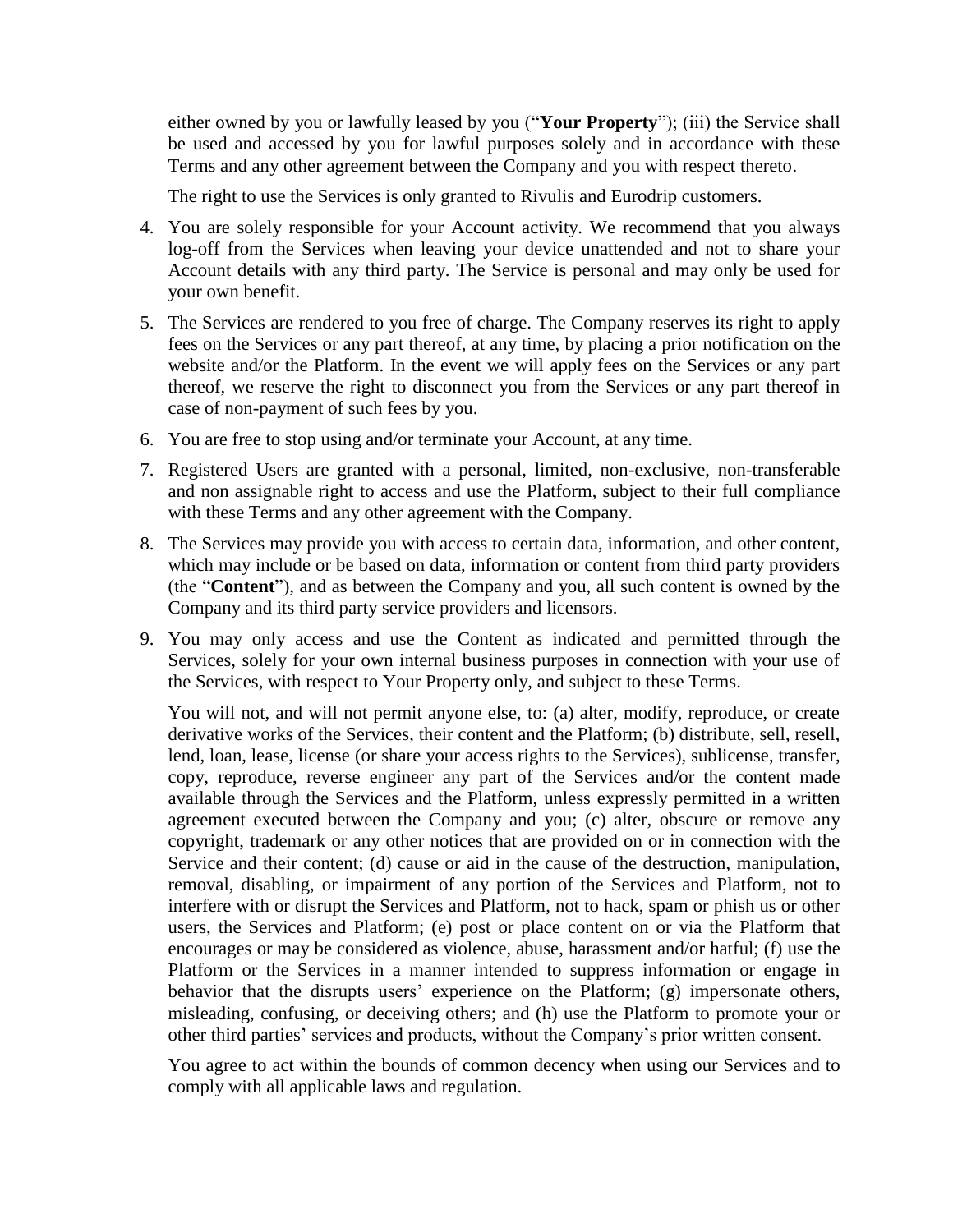You may not use the Service for any illegal purpose, or in violation of any applicable law, and/or regulation, including, without limitation, laws governing anti-trust, unfair competition, anti-bribery, intellectual property and other proprietary rights, data protection and privacy. Without derogating from the above, you shall not and shall not allow anyone else to download, copy, print, save or distribute by any other mean, any picture, image, screenshot available on the Platform, without obtaining the Company's prior written consent.

- 10. Without limitation of any other right we may have under any agreement or applicable law, we reserve the right to immediately disconnect your Account and/or otherwise prevent you from using the Services and the Platform, in case we suspect you are not complying with the terms and conditions of the Terms, including without limitation the terms and conditions set forth in Section [9](#page-1-0) herein.
- 11. We reserve the right, at any time, to modify the Platform, Services, type of Content available through the Services at any time, as we deem fit. We do not guarantee that any feature or content currently made available through the Services shall remain available without change and we do not assume any obligation to back up or store content previously or currently made available to you through the Services. Accordingly, it is your responsibility alone to maintain adequate back-up of any of content obtained, used or created by you in connection with the Services, according to your needs. In any event, we shall bear no responsibility or liability for any deletion, correction, destruction, damage, loss or failure to store or back-up any content.
- 12. The Services, Platform, Company websites, Content, and all trademarks, trade names and logos appearing therein, whether registered or not, and whether include or derivate from information provided by you or other users or not, and all intellectual property rights thereto (including, without limitation, any and all copyrights, trademarks, service marks, trade secrets, patent rights, moral rights, sui generis rights in databases, and contract rights) (collectively, the "**IP Rights**") are property of the Company and its licensors. As between the Company and you, the Company retains all right, title and interest to the IP Rights including without limitation, any additions, improvements, updates, and modifications thereto (by whomever suggested) and any such rights shall subsist with the Company. You acknowledge that you are not receiving any ownership interest in or to any of the foregoing, and no right or license is granted to you, apart from the right to access the Platform according to these Terms.
- 13. The Company shall use commercially reasonable efforts to maintain and verify that the Services achieve maximum availability, excluding any downtime as a result of (i) periods of scheduled or emergency maintenance activities, scheduled backups or scheduled outage (ii) unscheduled maintenance; and/or (iii) any corrective action taken by the Company when resolving errors as set forth below.
- 14. Company's support team shall provide support via *reelview@rivulis.com*, during regular business hours. Errors should be reported to *reelview@rivulis.com* with sufficient details, and screen shot demonstrating the error.
- 15. The Company will not be responsible for any error and/or failure of the Services and/or Platform, which: (i) are outside of Company's reasonable control, such as any force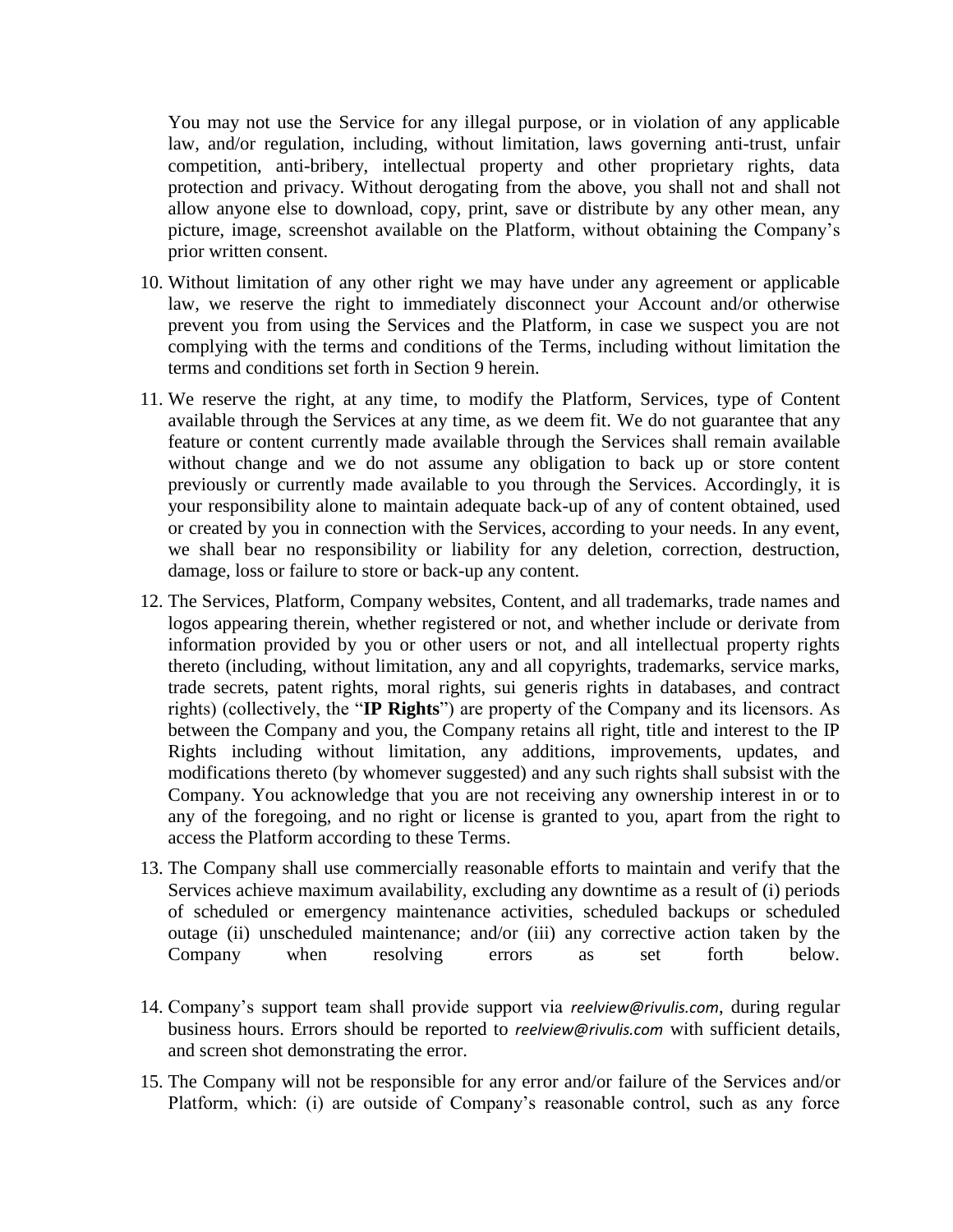majeure event or internet availability; (ii) result from any actions or inactions of user or any third party, or from the equipment, software or other technology of the user or any third party; and/or (iii) result from lack of availability or untimely response time of a user. By way of illustration and not of limitation, the Company shall not be responsible for: (a) any problem resulting from the unauthorized, misuse or improper use of the Services and/or Platform or use of the Services and/or Platform in violation of these Terms; (b) problems caused by modifications or alterations to the Service and/or Platform not made or authorized by Company; (c) any problem resulting from the combination of the Service and/or Platform with other programming or equipment to the extent such combination has not been approved or recommended by Company; and/or (d) any issues arising from user's failure to implement the applicable error correction or enhancement provided by the Company.

- 16. **WARRANTIES AND DISCLAIMER.** To the maximum extent permitted by law, the Services, Platform, and the Content are provided to you strictly on an "as is" and "as available" basis.
- 17. Without derogating from the generality of the aforementioned, the Services and the Content are based, among others, on speculative and/or forward looking data such as satellite services, forecasts and statistical information. Accordingly the Services content and recommendations are subject to uncertainty, risks and changes in circumstances that are difficult to predict and many of which are outside of our control, accordingly the entire risk arising out of the use or performance of the Platform, Services and Content, remains with you.
- 18. We will not be liable for any errors or omissions in the Platform or Services.
- 19. Any recommendation included as part of the Services does not constitute legal, professional or commercial advice. While every care has been taken to ensure that the content is useful and accurate, we give no guarantees, undertakings or warranties in this regard, and we do not accept any legal liability or responsibility for the Content or the accuracy of the information so provided, or, for any loss or damage caused arising directly or indirectly in connection with reliance on the use of such information. Any errors or omissions brought to our attention will be corrected as soon as possible.
- 20. Rivulis will not be liable for any products or services provided by third parties, even if such products or services were published through the Platform or recommended by us through the Platform.

The Company and its affiliates, licensors and service providers do not make any warranty, express or implied, including warranties of merchantability and fitness for a particular purpose, nor does it assume any legal liability or responsibility for the accuracy, completeness, or usefulness of the Content, the Platform, the Services and any information provided hereunder, including, without limitation, any warranties of fitness for a particular purpose, accuracy, merchantability, title or non-infringement.

21. **Neither the Company nor its affiliates, licensors and service providers make any representations or warranties that reliance on the Services and/or the Content will yield certain results (including by increasing crop).**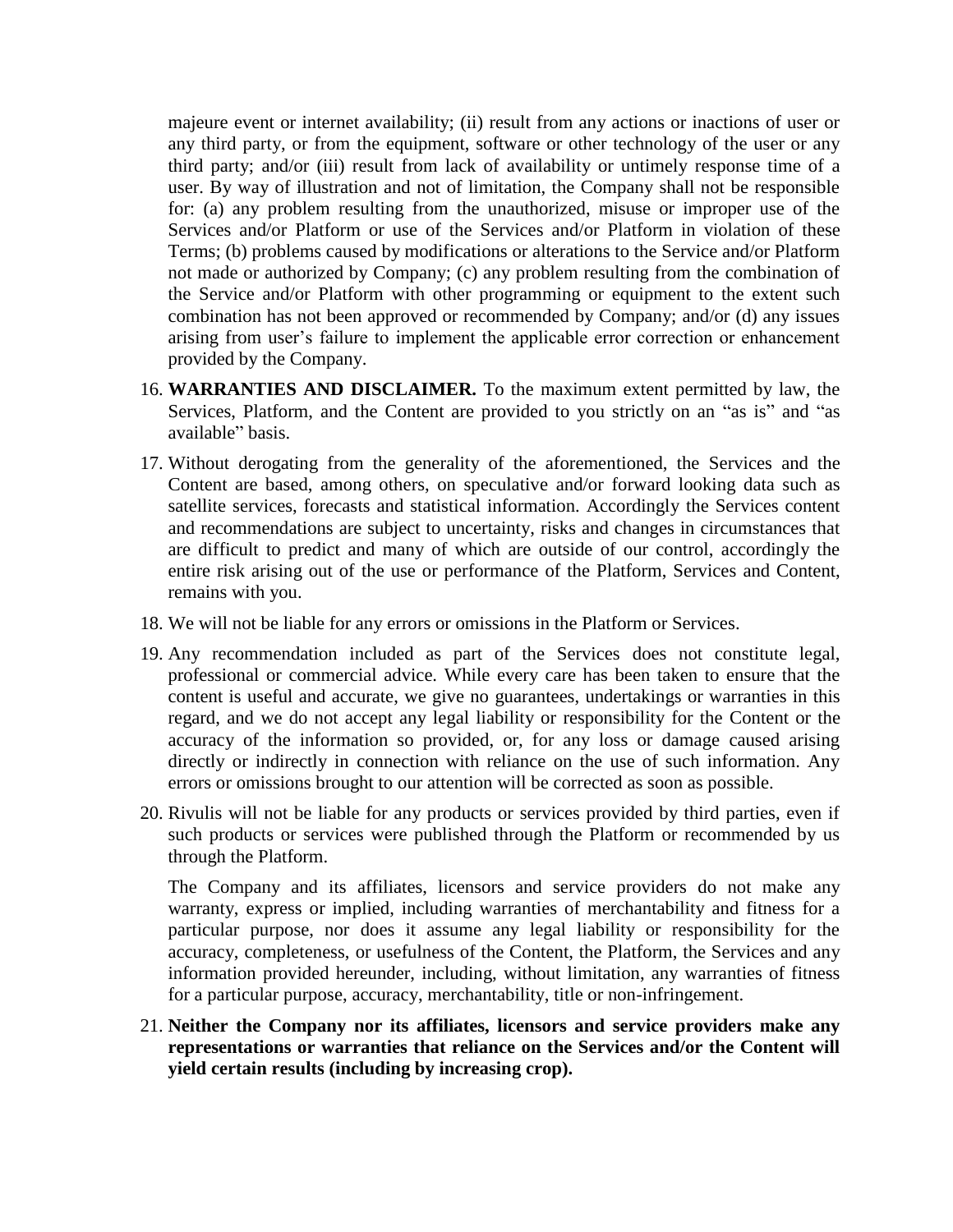- 22. No oral or written information, advice or recommendation, given by the Company, its affiliates, their respective employees, distributors, dealers, agents or affiliates, including through the Service or otherwise through Platform, will create any warranties or representations other than expressly set forth in these Terms.
- 23. In no event will the Company and its affiliates, licensors and service providers and each of their their respective owners, shareholders, principals, officers, directors, employees, agents, attorneys, subsidiaries, predecessors, successors and assigns (the "**released parties**"), be liable for any indirect, incidental, special, exemplary or consequential damages, however caused, under any theory of liability, whether in contract, strict liability or tort (including negligence or otherwise), arising in any way in connection with or out of the use of, or failure to use, the Platform, Service and/or or the Content, whether directly or on behalf of any user or other third party, even if the Released Parties have been advised of the possibility of such damages, including, without limitation, any loss of data, opportunity, revenues or profits, business interruption, or procurement of substitute goods or service, damage caused to your property and any corps therein.
- 24. The total cumulative liability of the Released Parties in connection with these terms, and/or use (or inability to use) the Platform, Services and/or Content whether in contract or tort or otherwise, will not exceed the fees paid by you to the Company for the service for the 3 months' period preceding any such initial occurrence of liability (or, if no such fees have been paid, \$1).

You agree that the aforementioned reflect the reasonable allocation of risk and acknowledge that the Company would not enter into this Agreement without these limitations on its liability.

- 25. In jurisdictions where limitation of liability for consequential or incidental damages is not permitted, Company's liability is limited to the maximum extent permitted by law.
- 26. You agree that you are releasing each of the Released Parties from any liability that the Released Parties may otherwise have to you or anyone on your behalf, in relation to or arising from our Services, the Platform and the Content, for reasons including, but not limited to, failure of our Service and/or Platform, errors, mistakes, interruption or cessation of transmission to or from our service, any bugs, viruses, Trojan horses, or the like, inaccuracies of content, negligence, any damages resulting from irrigation recommendations made by the Released Parties through the Service or otherwise, crop loss, loss of business, damage to property, or any other damage.
- 27. For Jurisdictions that do not allow us to limit our liability: Notwithstanding any provision of these Terms, if your jurisdiction has provisions specific to waiver or liability that conflict with the above then our liability is limited to the smallest extent possible by law.

IF YOU ARE A RESIDENT OF A JURISDICTION THAT REQUIRES A SPECIFIC STATEMENT OR WAIVER REGARDING RELEASE THEN SUCH STATEMENT OR WAIVER, AS APPLICABLE, ARE DEEMED INCORPORATED HEREIN BY REFERENCE.

28. **Indemnity.** You hereby agree to defend, indemnify and hold the Released Parties from and against any and all claims, damages, obligations, losses, liabilities, costs or debt, and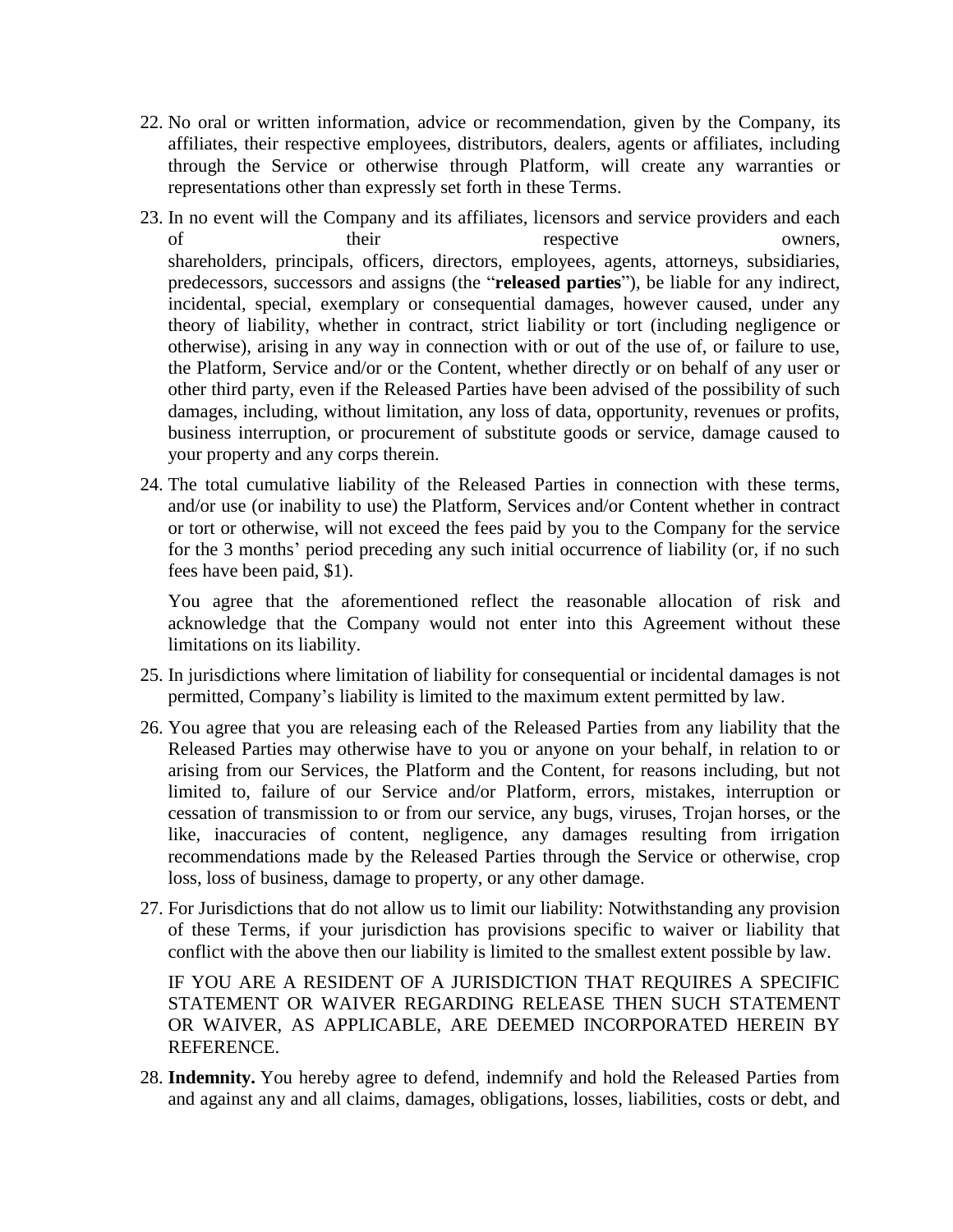expenses (including but not limited to attorney's fees) arising from: (i) your use, or failure to use, of and access to the Platform, Services and content provided there through, or reliance thereupon; (ii) your violation of any term of these Terms and/or applicable law; (iii) your violation of any third party right, including without limitation any copyright, property, or privacy right; or (iv) any claim that any of your content caused damage to a third party. This defense and indemnification obligation will survive the termination of your use of the Service. You also agree that you have a duty to defend the Released Parties against such claims and the Released Parties may require you to pay for an attorney(s) of their choice in such cases.

- 29. **Linked Sites.** The Platform may contain links to third-party sites that are not under the control of the Company and its affiliates, and the Company is not responsible for any content on any linked site. A link to a third party's website does not mean that the Company endorses it or that the Company is affiliated with it. We do not exercise control over third-party websites. If you access a third-party site from the Platform and Services, you do so at your own risk, and you should always read the terms of use and privacy policy of a third-party website before using it. We shall not be responsible for any damages or loss related to the use of any contents, goods or service available on or through any third-party website.
- 30. **Data Privacy**. You expressly consent to the Service [Privacy Policy](https://manna-irrigation.com/privacy-policy/) as in effect from time to time. Notwithstanding anything in the Service Privacy Policy, the Company and its affiliates, service providers and licensors will have the right to collect, extract, compile, synthesize, and analyze non-personally identifiable data or information (data or information that does not identify an entity or natural person as the source thereof) resulting from your access to the Platform and your use and operation of the Service. To the extent any such data or information is collected or generated by the Company, the data and information will be solely owned by the Company and may be used by the Company and its affiliates, service providers and licensors for any lawful business purpose without a duty of accounting to you, provided that the data is used without directly identifying you.
- 31. **Governing Law and Disputes.** The interpretation of the rights and obligations of the parties under these Terms and in connection with the Platform and the Services (and content), including, to the extent applicable, any negotiations, arbitrations or other proceedings hereunder, will be governed in all respects exclusively by the laws of Israel and shall be submitted to the exclusive jurisdiction of the courts of Tel-Aviv, Israel.
- 32. **Severability.** In the event that a provision of these Terms is found to be unlawful, conflicting with another provision, or otherwise unenforceable, these Terms will remain in force as though it had been entered into without that unenforceable provision being included in it. If two or more provisions of these Terms are deemed to conflict with each other's operation, Company shall have the sole right to elect which provision remains in force.
- 33. **Non-Waiver.** We reserve all rights permitted to us under these Terms as well as under the provisions of any applicable law. Our non-enforcement of any particular provision or provisions of these Terms or the any applicable law should not be construed as our